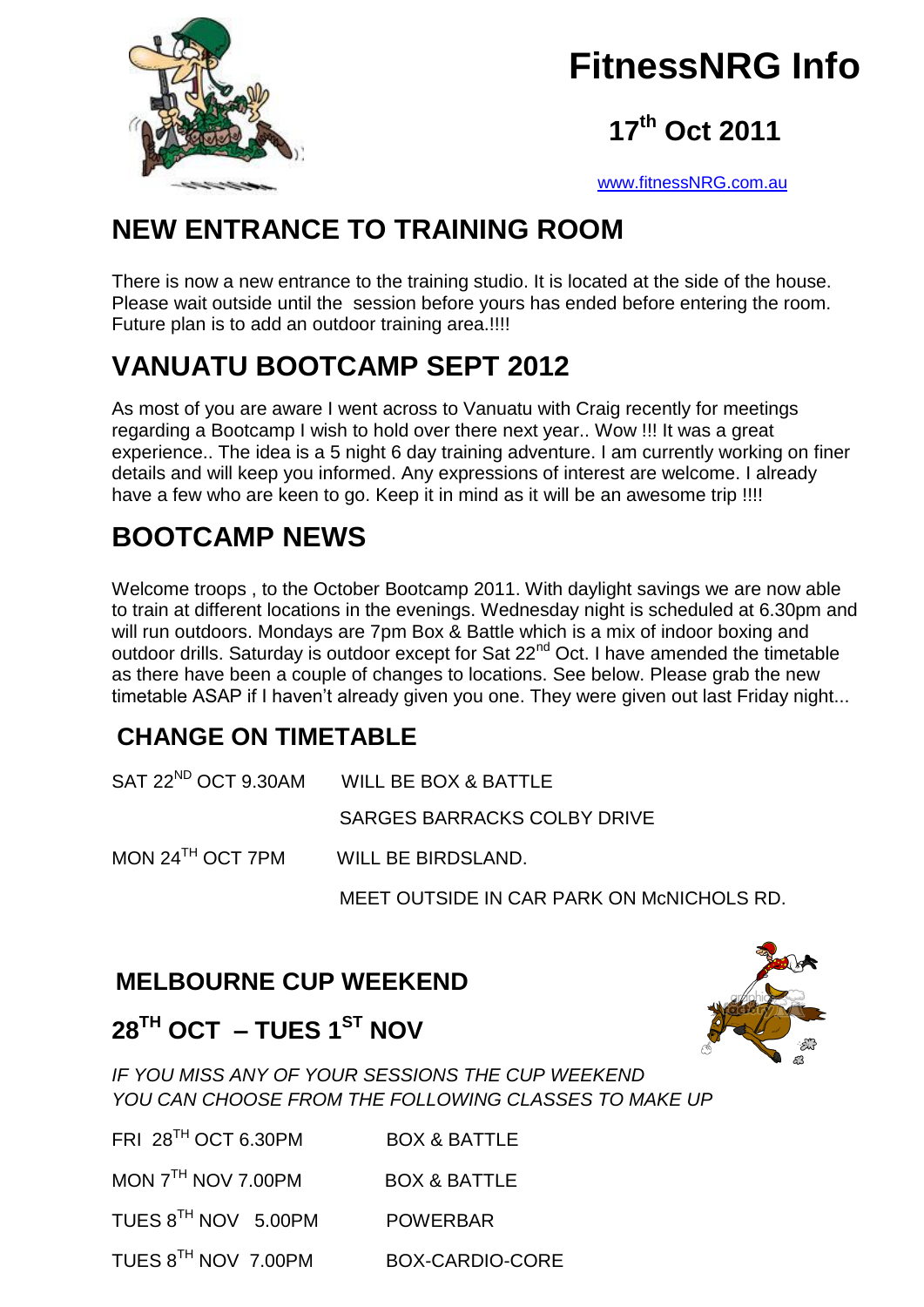# **10KM NIGHT WALK**

#### **Fri 14th Oct**

Last Friday night we met at Grants Picnic Ground on a mild evening, no wind. Perfect temperature. Carol managed to find a Keith Urban look alike to take our group photo.!!!! As we chatted the group slowly divided as we took off with our maps in hand. There were a couple of Sarge surprises along the way. Nice steep hills.... Worked the quads and butt nicely !!! Coming back, Jack and Jayden decided to do a few surprising as well hiding in the trees waiting for their first victim Steve Mercer, who had a few verbal words to say as the boys jumped out from the trees.!!!!! Thanks troops for coming along. Let me know if you would like me to schedule another 10km night walk next Bootcamp.









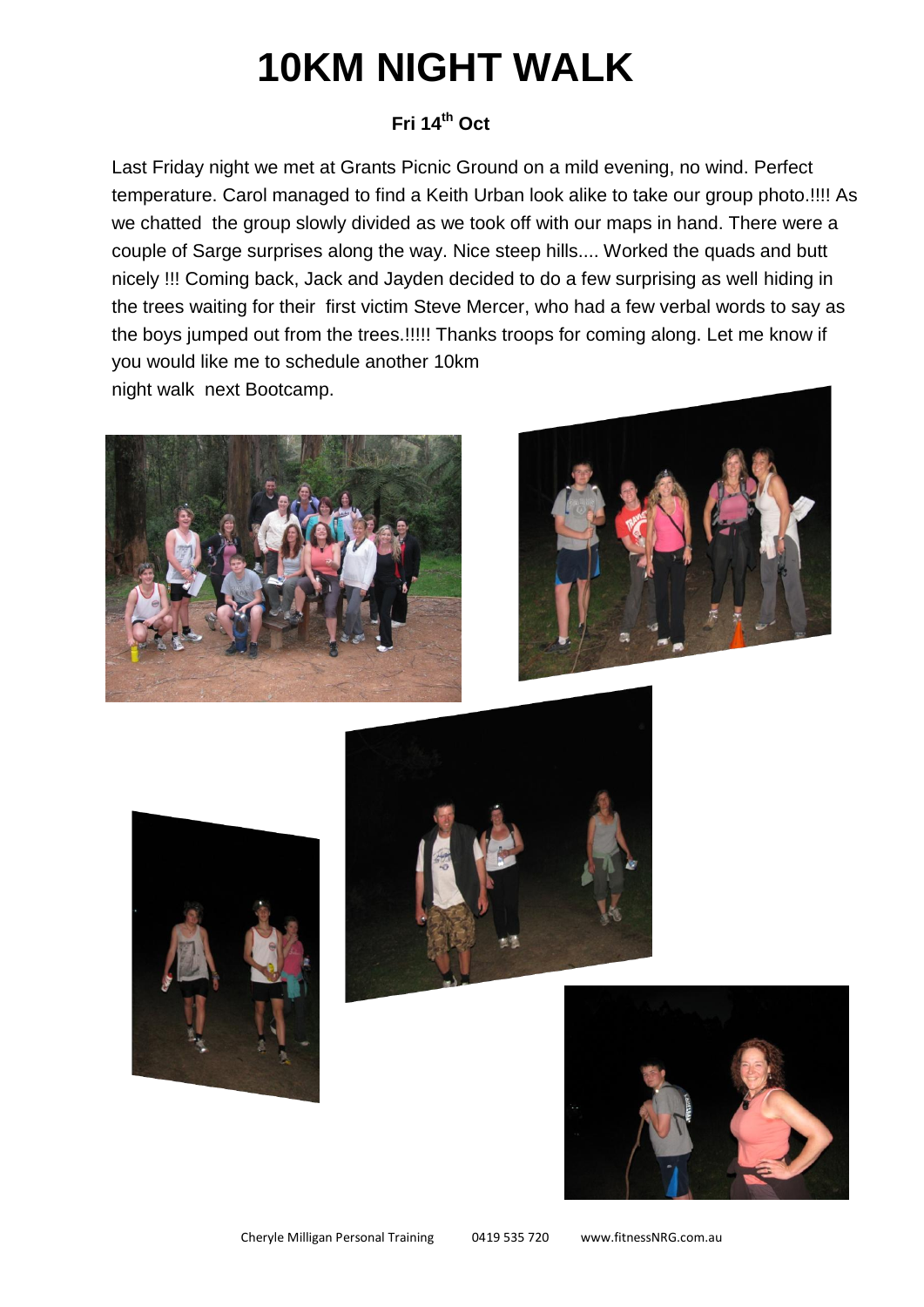

## **TERM 4 GROUP CLASSES**

 Welcome back to the last term of the year. If you have goals to achieve before the summer now is the time to knuckle down and really work on them. We have 9 weeks to go !!!!!! Welcome to all the new class participants. If you miss one of your sessions you have the opportunity to make it up by jumping into another class or Bootcamp session. You MUST make up the session within the term.

#### **"HIP HOP CLASSES" WITH NARELLE**

"Hip Hop" classes run on Thursday evening at 6pm. If you would like to try the class let myself or Narelle know. Its a fun way to keep fit. Let your friends know about it !!!!

| <b>DAY</b>   | TIME   | <b>CLASS</b>           | <b>INSTRUCTOR</b> |
|--------------|--------|------------------------|-------------------|
| <b>TUES</b>  | 9.30AM | <b>STEP-ABS-BUTTS</b>  | <b>CHERYLE</b>    |
| <b>TUES</b>  | 5.00PM | <b>POWERBAR</b>        | <b>CHERYLE</b>    |
| <b>TUES</b>  | 7.00PM | <b>BOX-CARDIO-CORE</b> | <b>CHERYLE</b>    |
| <b>THURS</b> | 9.30AM | <b>BOX-CARDIO-BAR</b>  | <b>CHERYLE</b>    |
| <b>THURS</b> | 6.00PM | "HIP HOP" DANCE        | <b>NARELLE</b>    |

### **TRAINING TIP !!!! You know you will feel better if you do it**

The irony of the excuses not to train including I am too tired, too busy, sore to name a few, is that no matter what your issue, there are few from which you will not feel BETTER if you just go for a brisk walk, jog or your scheduled training session. There is no secret to training, you just have to schedule it, plan for it and do it, and in every case, you know you will feel much better for it. So, when you are feeling like missing another training session, or are lying on the couch after a tough day, self-medicate with training. It is the only positive solution.